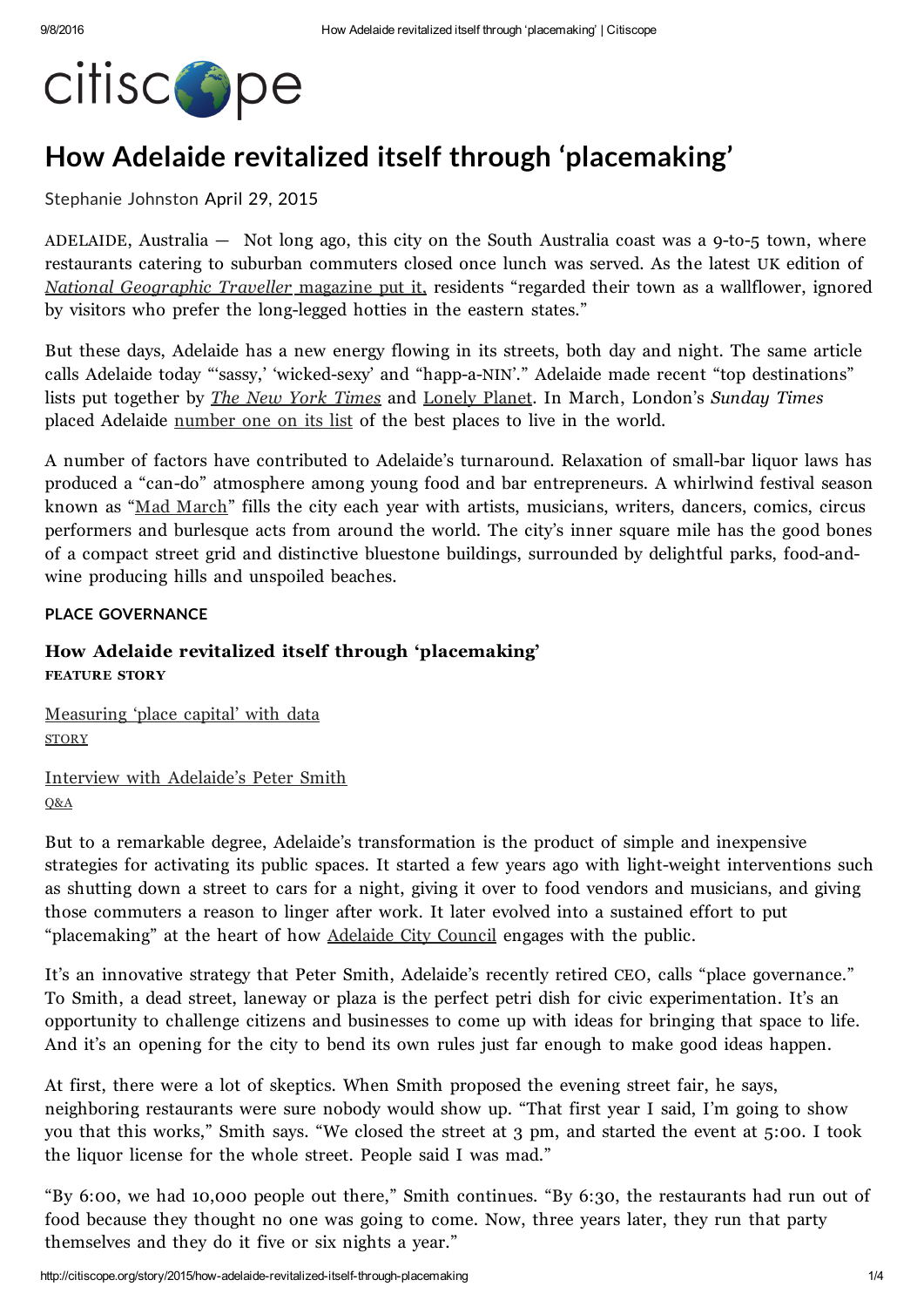# Making a 'splash'

Inner-city resident Megan Hender had been on the council for six months when she first approached Smith in early 2011, feeling a little frustrated at having "done nothing" on council to date. The city had just elected its youngest-ever lord mayor in 39 year-old Stephen Yarwood, and a fresh new line-up of councilors was bursting to express itself.

Smith suggested that Hender move a motion to allocate AUS\$ 1 million (US\$ 790,000) to bringing the streets and public spaces to life through a series of activations, pop-up events and "place-led" pilot projects.

And so "Splash [Adelaide](http://splashadelaide.com.au/)" was born. It was a "fast and dirty" anything-goes approach to placemaking, intended to trial new ideas and see what might work. Splash Adelaide projects could break any council policy, but not break the law. Streets, laneways and squares were closed off almost without warning to create street parties, outdoor film screenings, spontaneous orchestral performances and urban guerillastyle vegetable gardens. Mistakes were encouraged, as a way for city administrators to learn how to do things differently.

The idea was to "consult by doing" and to get businesses and residents to think about shared spaces in new ways. Because the interventions were temporary and experimental, there was no huge risk. According to Yarwood and Smith, the aim was for these ephemeral projects to inspire members of the community to become involved, take charge and create a longer-term legacy of positive and sustainable transformation, step by step, square by square, street by street and district by district.

The concepts built on extensive work over ten years by Gehl [Architects.](http://gehlarchitects.com/) The international urban consultants worked with the council and the state government of South Australia — of which Adelaide is the capital  $-$  to develop a comprehensive public-space and public-life strategy for the inner city.

According to Gehl Architects, [completing](http://www.adelaidecitycouncil.com/assets/ACC_edited_Adelaide_PSPL2011_01Introduction.pdf) the strategy represented only a half of the task at hand. The other half was about using the document to engage people with place, and with government "as the real change takes place in people's minds." At the launch of the [report](http://www.adelaidecitycouncil.com/assets/ACC_edited_Adelaide_PSPL2011_01Introduction.pdf) Mayor Yarwood called it "the bible by which we can engage people in an exciting innovative paradigm shift that is all about involving people with their city."

So the Council and its administration found themselves asking residents and businesses: "What are some of the little things we can do now? What are the long-term strategies that can gradually be implemented? And what are the special catalyst projects that can create change?"

# Dancing differently

At the heart of all this experimentation was the belief that participation in placemaking could be the single most important tool for building community and citizen capacity over time. That's an [idea](http://www.pps.org/reference/toward-place-governance-civic-infrastructure-placemaking/) promoted by the New York-based [Project](http://www.pps.org/) for Public Spaces and championed by Smith. Not only would the program transform Adelaide's public spaces, it would also transform city governance itself by empowering citizens to become involved, rather than simply working around them or consulting with them in a tokenistic way.

The experiment was directly inspired by New York-based initiatives like the Times Square [Alliance,](http://www.timessquarenyc.org/index.aspx) the business improvement district that manages much of the public space in the famous Manhattan crossroads. Also influential was the city's Public Plaza [program,](http://www.nyc.gov/html/dot/html/pedestrians/nyc-plaza-program.shtml) which works with nonprofit organizations to turn bits of pavement into space for cafes, public markets, music and more.

The idea in Adelaide was to change the notion that economic development happens through big, contentious projects. As politicians "announce and defend" public works, Smith says, they automatically trigger a public reflex for pushback. Smith likens this cycle of action and reaction to a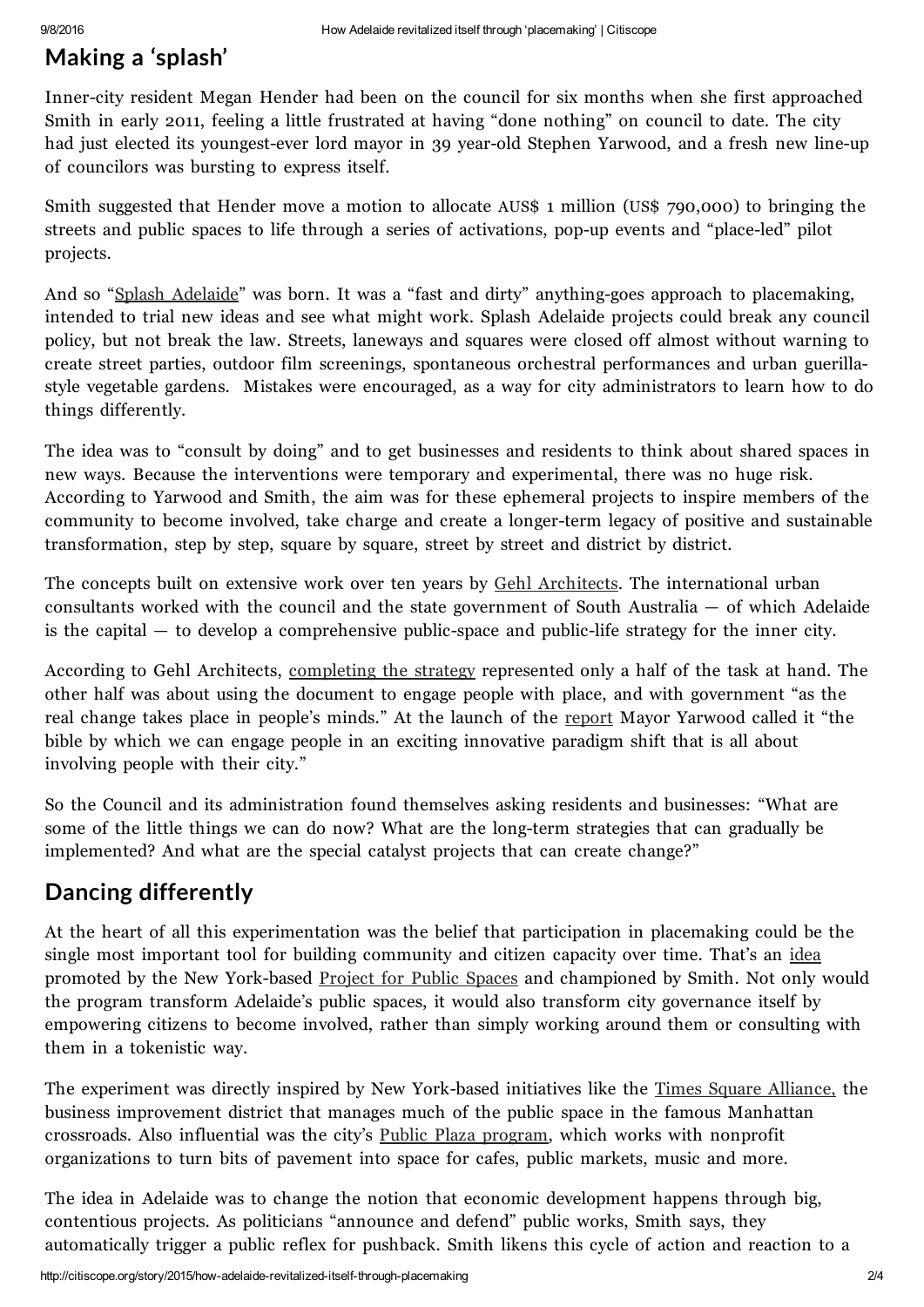bad dance, where members of the community instinctively oppose what is imposed on them as governments, in turn, dismiss those responses as selfish NIMBYism.

Smith says the placemaking process gives both sides a chance to learn "to dance differently."

Citizens are "used to getting things done by complaining and the ones who shout the loudest get the funding or the subsidy," Smith says. "Placemaking is almost the facilitator, the stalking horse. It's the feather on the hat that says: Pay attention! Something different is happening!" (Read Citiscope's [interview](http://citiscope.org/story/2015/adelaides-peter-smith-place-governance) with Smith here.)

# Dedicated roles

One place where this strategy is getting a test is at Topham Mall, a tired and under-utilized pedestrian laneway. The choice of location reflected Gehl Architects' vision of revitalizing a series of narrow laneways connecting Adelaide's river to its bustling central food market, in order to encourage more pedestrian movement through the city.

Two laneways along that route had already successfully "taken off" through local and state government interventions and investment in wider footpaths, street furniture and outdoor dining infrastructure. Digital business incubators moved into newly renovated buildings, but that forced out other creative entrepreneurs who had previously enjoyed cheap rents in older unrenovated premises. The Topham pilot aims to extend the revitalization, but with a more collaborative approach that can test the placeled governance methodology by involving the existing businesses and surrounding property owners from the start.

A key ingredient in the Topham Mall project (and two other place pilot studies) is the role of a "place facilitator." Sarah Maddock's job is to cultivate relationships among a whole bunch of traders, businesses, residents and property owners, so that they can collaboratively plan a future that adds social, cultural, economic, environmental and aesthetic or design value to the common space. Reporting directly to the council CEO, she is also there to penetrate the bureaucratic barriers that normally constrain creativity and collaboration within the council's administration.

Property developer Dimitri Aretzis owns a collection of buildings around the Topham site. His prior interaction with Adelaide City Council had more often than not been through the law courts. He says having a single point of contact made all the difference: "Sarah has been amazing. She is very proactive in linking traders together with ideas, which is great because you feed off each other to make the whole area work," he explains.

"We are doing things with students at the art school, designing a podium for musical performances, installing a green wall, and putting trees in where the public sit at lunch time so they can enjoy the area," he adds. To help deliver a coherent plan for the site, the council offered Aretzis access to its design resources, and Aretzis reciprocated by commissioning his own graffiti-style public art concept for a small laneway off the main thoroughfare.

Mike Fisher, coordinator of the council's placemaking strategy, says cultivating positive relationships like the one with Aretzis is crucial to its success. "Council's role is to make this an experience where Aretzis wants to come back and do it again, and to use his energy and his capital somewhere else in the city," Fisher says.

To measure its progress, Adelaide has even begun using something called a Place Capital Inventory. It's an analytical tool, managed by Fisher, that gives city officials a framework for measuring the environmental, social, cultural, economic and physical values of locations that have been the subject of placemaking activity. (Read Citiscope coverage of the [inventory](http://citiscope.org/story/2015/finding-data-measure-place-capital) here.)

# New leadership